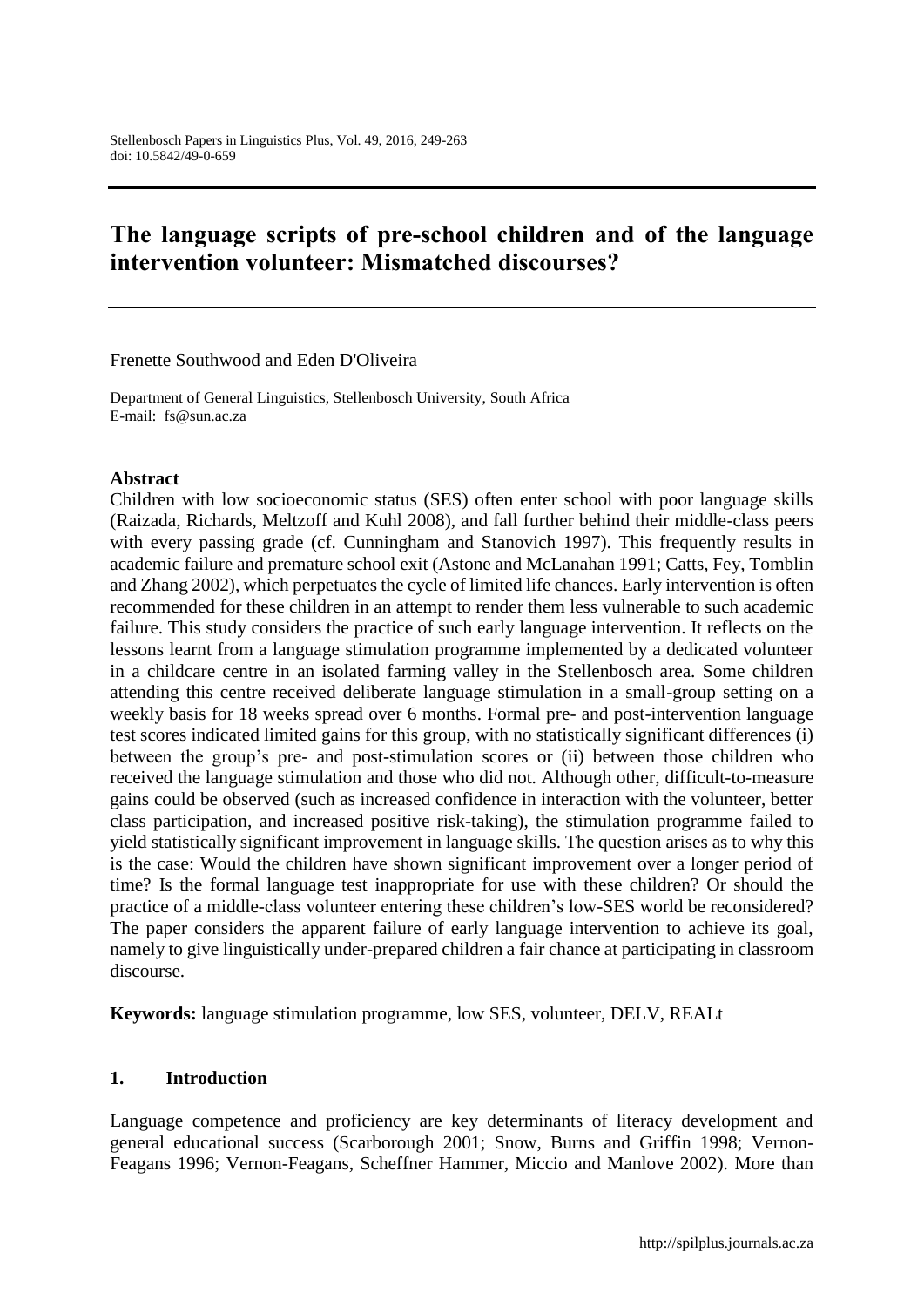merely the ability to take part in everyday conversations is at issue here: Language competence and proficiency also pertain specifically to language for academic purposes (Van Rooyen and Jordaan 2009:271).

Westby (1994:341) states that "in the pre-school years, children learn to talk but as they move into school they talk to learn". Children from homes with low socioeconomic status (SES) often enter school with language skills that are poor compared to those of their middle-class peers (cf. Roy, Chiat and Dodd 2014). They tend to have smaller vocabularies than their middle-class peers (Hart and Risley 1995; Raizada et al. 2008). Other language skills of children from low-SES households are also generally less well developed than those of children from more affluent homes, because the latter group receives input that is qualitatively and quantitatively better, a point to which we return later in the paper.

Not only do children from low-SES backgrounds enter school with poorer language skills than their middle-class peers, they also fall further behind these peers with every passing grade (cf. Cunningham and Stanovich 1997). The lower levels of success that children from low-SES backgrounds attain in "learning to talk" negatively influence their "talking to learn". This frequently results in academic failure and premature school exit (Astone and McLanahan 1991; Catts et al. 2002), which perpetuates the cycle of limited post-school earnings and limited life chances (cf. Murnane 2007). As stated by Reilly et al. (2014:430), "it is indisputable that the language skills developed in the first 5 years of life and consolidated throughout children's educational life play a critical role in determining life opportunities". Furthermore, parents whose children attend low-SES schools often perceived their children's teachers as "superior and distant" (Crozier 1999), which discourages positive parent-teacher partnerships (Crozier 1999), and in so doing exacerbates the effect of low SES on educational outcomes.

Early intervention is often recommended to improve the language skills of children from low-SES backgrounds (cf. Knudsen, Heckman, Cameron and Shonkoff 2006) in an attempt to render these children less vulnerable to academic failure and to increase access to better post-school opportunities. Examples of such programmes include *Babytalk*, *HighScope*, *Sure Start*, and the well-known *Head Start* program. The latter has recently been reported to make almost no difference, when considering the skills of Grade 1 children who had attended the programme compared to the skills of similar children who either stayed at home or attended a different type of preschool programme (cf. U.S. Department of Health and Human Services, Administration for Children and Families, January 2010). However, the call for early intervention, but with appropriate materials and methods, remains (cf. Snowling and Hulme 2012). In response to this call, the first author, together with Ondene van Dulm, developed language intervention material suitable for use with South African child speakers of Afrikaans and English<sup>1</sup> (cf. Southwood and Van Dulm 2012). This study considers the practice of such early language intervention, which makes use of appropriate material, in one low-SES community.

South African children from low-SES backgrounds generally have alarmingly low literacy levels (Mullis, Martin, Foy and Drucker 2012), which are attributed to poor language skills (Klop and Tuomi 2007), as well as to large classes and overfilled classrooms, a lack of resources, a shortage of trained teachers, and poor pre-literacy skills (Klop and Tuomi 2007:59; cf. also Muijs, Harris, Chapman, Stoll and Russ 2009). These factors exacerbate the language

 $\overline{a}$ 

<sup>&</sup>lt;sup>1</sup> A preliminary isiXhosa version is also available. Final amendments need to be made to this version before it can be published.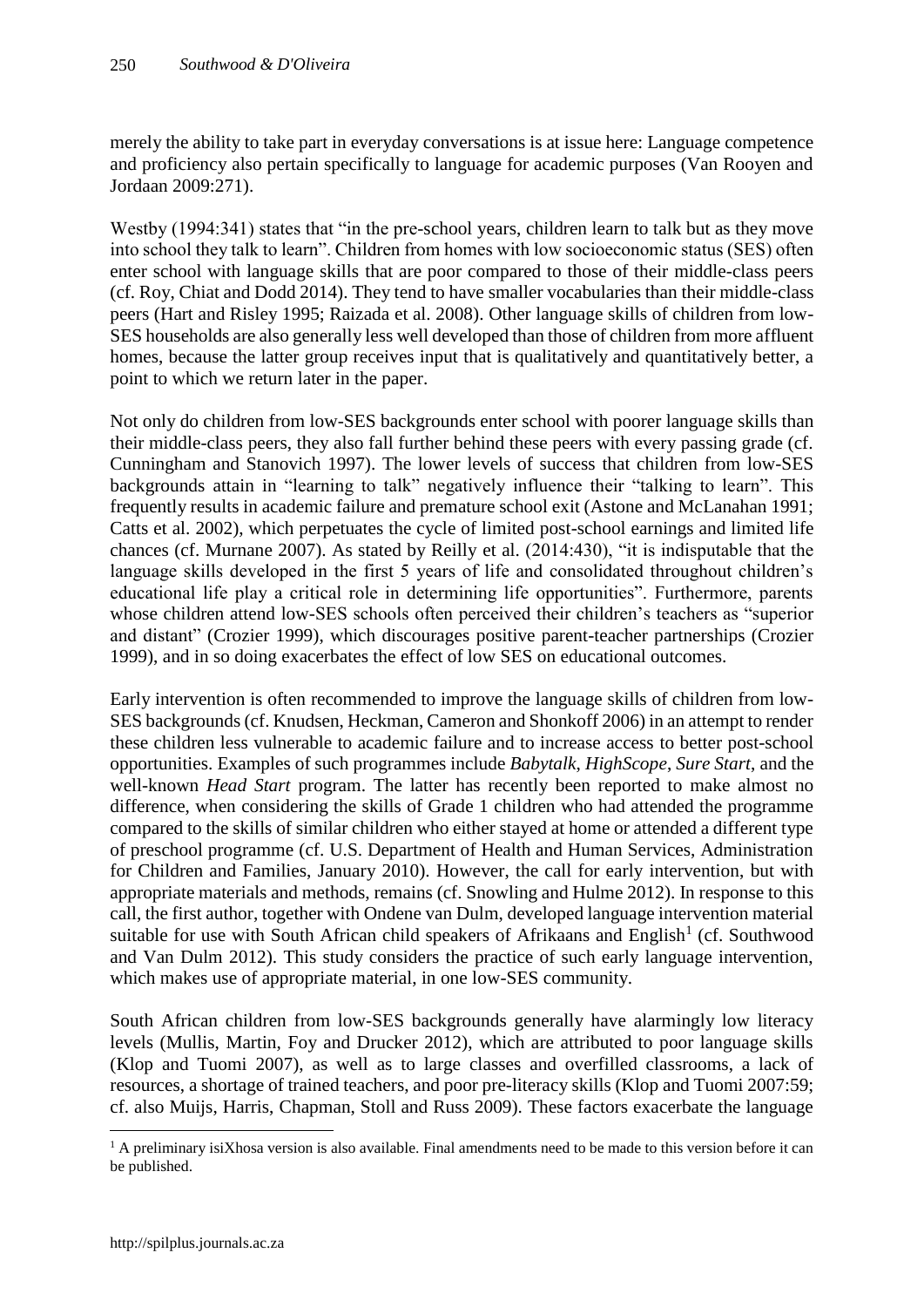and literacy acquisition problems of children with low SES who enter school with poorlydeveloped language skills.

### **2. Early intervention for poorly-developed language skills: The current study**

In an attempt to create a supportive environment for language development in young children from low-SES backgrounds, this study aimed to enrich the environment of these children through additional language stimulation. More specifically, the study aimed to establish whether such stimulation, offered in a focused manner over a limited period of time, could yield measurable improvement in the language skills of a group of children in a low-SES area. This study was based on the assumption that children who had not "picked up" language adequately through everyday-occurring interaction – such as listening to, talking to, and interacting with others in their home environment – need more deliberate exposure to certain language structures in order to acquire these structures. For this reason, children in this study were given such deliberate exposure.

The 12 children who participated in this study were 5-years-olds who attended the same preschool in their farming community, located in an isolated valley in the Stellenbosch area. The preschool, run by a non-profit organisation (NPO), aims to provide quality education to children who would otherwise be left vulnerable due to insufficient childcare during the day, when their parents work away from home and their older siblings are at school. The medium of education and administration at the preschool is Afrikaans only, and the vast majority of the children are coloured.<sup>2</sup> (At the time of the study, there were no white children and only one black child in the school. The latter was the son of Malawian immigrants, spoke English, and was a beginner learner of Afrikaans.) The participating children were in Grade R, the most senior class at the preschool. There were two other classes, one for two- to three-year-olds, and one for three- to four-year-olds. Approximately 60 children attend the preschool, and the staff at the time of the study consisted of three teachers and one administrator, all of whom were coloured. One of the teachers also acts as principal. She had completed matric and obtained a diploma in Early Childhood Development at a regional college. The second teacher's high school education ended after her successful completion of Grade 9. At the time of the study, she was about to enrol for a certificate course in Early Childhood Development at a local training centre. All participating children were taught by the third teacher, who lived in their community and whose biological children had also attended the preschool before entering the only primary school in their valley. Family circumstances prevented her from completing her primary school training (she progressed up to the end of Grade 6), but due to her exceptional child skills and her desire to do meaningful work in her community, the NPO employed her as a teacher in 1999, two years after the preschool was opened. Despite her lack of formal school education, she was granted special entry into the Early Childhood Development course at a regional college, and completed her Level 5 training in the year after the study was conducted. Although the school officially opens at 7:30, some children are present from 7:00 onwards, because the members of their household leave home early. Children can remain at the preschool until 15:30 from Monday to Friday during the Western Cape Education Department school term. The school also runs a holiday club for the children during school holidays, because many

 $\overline{a}$ <sup>2</sup> Although the term "coloured" is widely used in South Africa to refer to persons of "mixed race", we acknowledge that the term is contentious when used as an identifying epithet, amongst others due to its apartheid roots. Although not a preferred term, no suitable alternative has thus far been proposed, and we therefore use the term in this paper, but with due caution and with advance apologies for any offence caused by doing so.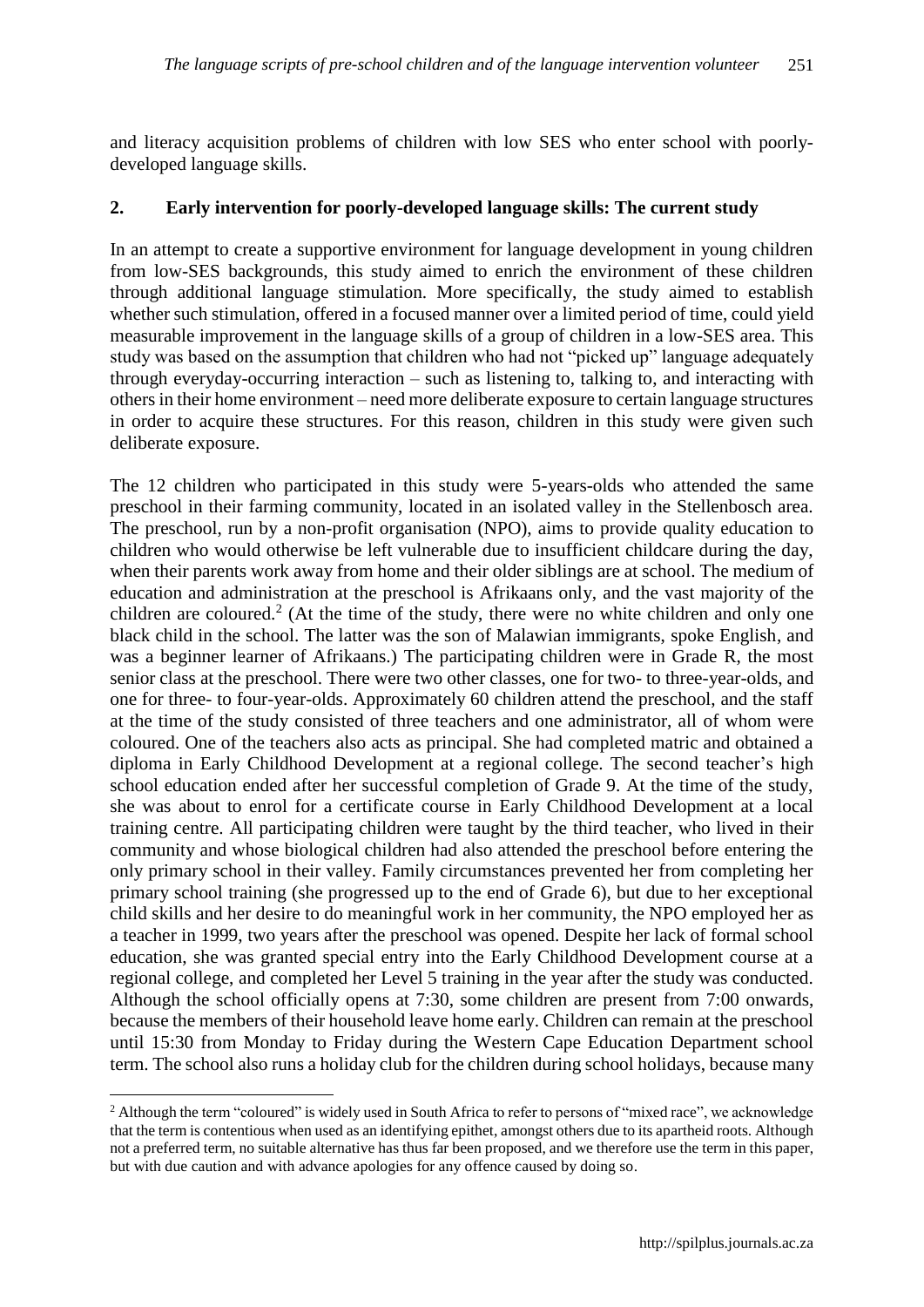of the parents are not able to take leave for extended periods. All children receive a cooked breakfast, snacks, and a sandwich lunch at the preschool on a daily basis. The monthly school fee was R100 at the time of the study (and still is at the time of writing). Where parents cannot afford this fee, the preschool makes special arrangements. For instance, unemployed parents may offer services to the preschool (such as cooking breakfast) in lieu of paying their children's school fees.

The group that received focused language stimulation (henceforth: language stimulation group) consisted of three boys and two girls, and the group that remained in the classroom while the focused language stimulation took place (henceforth: classroom group) consisted of four boys and three girls. All of them were typically developing according to their community's norms, as reported by their parents and teacher. Participants were recruited in the following manner: Parents of all five-year-olds attending the preschool were informed about the study, and consent forms were provided to all parents via the classroom teacher. All five-year-olds thus had an equal opportunity to participate in the study, but the special criterion for being selected as a member of the language stimulation group was regular school attendance, also during rainy weather in the winter months. (As the majority of the children walk to the preschool, their attendance is dependent on weather conditions and the proximity of their home to the preschool.) The parents of 13 children gave written informed consent for their child's participation. They also filled out a background questionnaire, which asked questions about language, motor and other developmental milestones, and current language skills. Of these 13 children, 6 were identified as regular attenders by their teacher (one later had to be withdrawn from the study due to uncharacteristically poor school attendance during the study period), and the remaining 7 acted as the classroom group. All children gave oral assent to their participation. Parents could withdraw their children from the study at any time, and children could also terminate their own participation.

The period of deliberate language stimulation was preceded and followed by standardised language testing. The instrument used was the Afrikaans version of the *Diagnostic Evaluation of Language Variation – Norm Referenced* (DELV; Seymour, Roeper and de Villiers 2005; cf. Van Dulm and Southwood 2008 for details on the Afrikaans adaptation, which is in the process of being normed). The DELV was selected because it focuses on language skills and areas of grammar that have been shown to be difficult for children with language impairments, without discriminating against typically-developing children based on their cultural background or language dialect (cf. Seymour and Zurer Pearson 2004). The language testing was performed by the first author and Lauren Onraët, both linguists who are experienced in administering standardised language tests to young children. The language stimulation was provided for one one-hour session per week (18 sessions in total) over a period of six months, excluding school holidays. The language stimulation was provided at the participants' preschool by the second author, a fluent English-Afrikaans bilingual of coloured descent<sup>3</sup> who was a postgraduate student in the Department of General Linguistics at Stellenbosch University at the time of the study. The study comprised her honours research project. Although she did the language stimulation as part of the fulfilment of degree requirements, she is viewed as a volunteer, because she wilfully chose to be involved in this study rather than in one requiring observation

 $\overline{a}$ 

<sup>&</sup>lt;sup>3</sup> We make mention of race here, because it might be important during the discussion of the outcomes of the language stimulation. The race of the two language test administrators is not deemed important, because their influence on the results of the study is viewed as non-existent; but for the sake of completeness we state that both were white.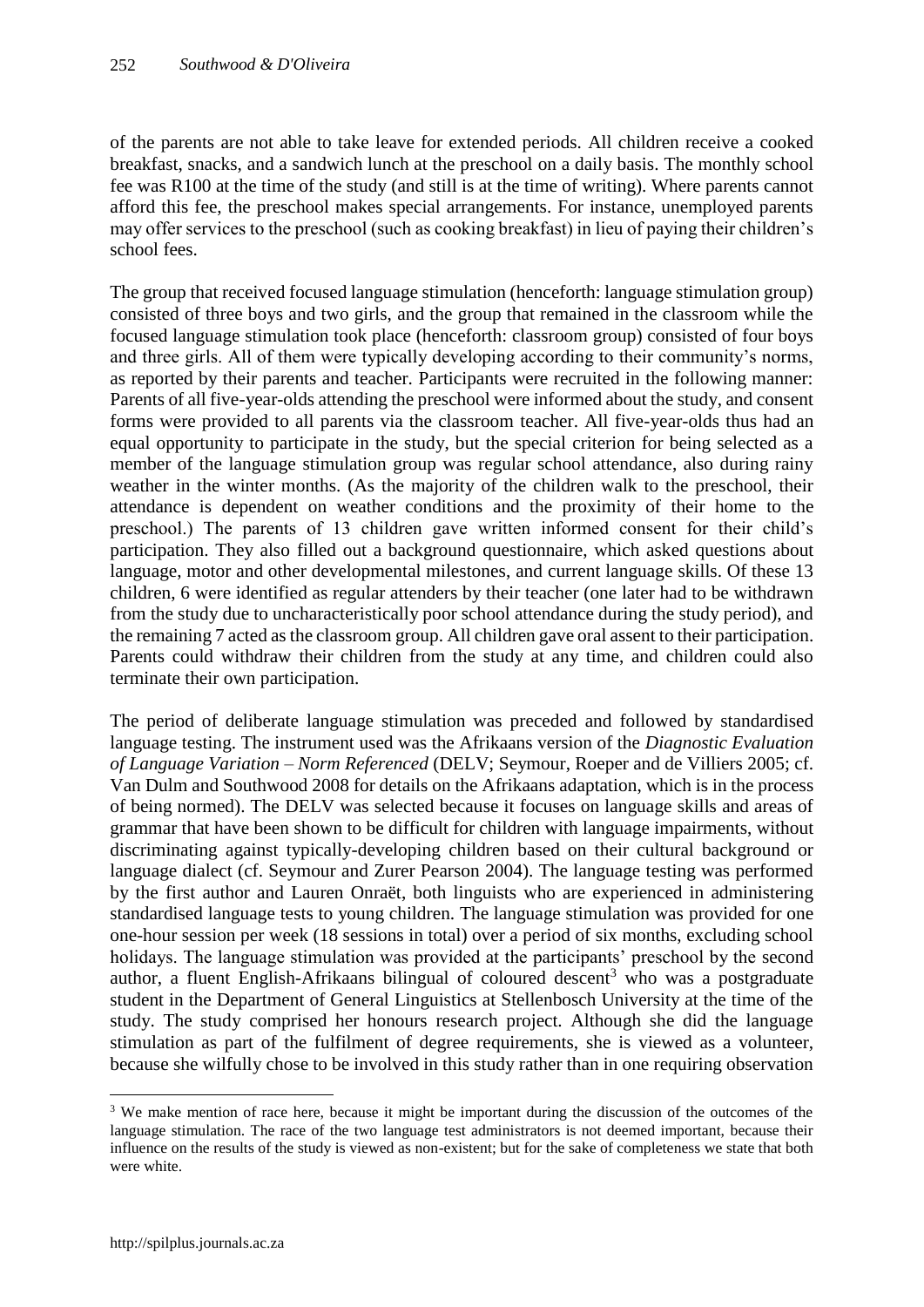or questionnaires only. Indeed, the reason this study appealed to her was that it required volunteerism, and she wanted to have meaningful community interaction during the completion of her honours research project.

The material used during the language stimulation session was the *Receptive and Expressive Activities in Language Therapy* (REALt; Southwood and Van Dulm 2012). The REALt is a set of language stimulation materials for use with children aged four to nine years who require deliberate exposure to certain language structures in their first or second language, or who exhibit a language delay/disorder. The material was developed based on language development norms reported in the literature. It consists of 361 colour picture items with accompanying text, grouped into easel-backed booklets according to the structures and skills that they target; namely articles, binding, conjunctions, ellipsis, narratives and role-taking, passives, quantifiers, and *wh* questions. Each of the booklets has several subparts, e.g. comprehension and production, noun vs verb ellipsis, or different types of articles, passive constructions, or *wh* questions. Each section contains several items, in order to provide multiple opportunities to practice the comprehension or production of a specific structure or skill. The techniques used to elicit responses from the child include focused stimulation, elicited imitation, modelling, expansion, and recasting; and the responses expected from the child include picture selection, picture description, question answering, sentence completion, and story (re)telling. The suggested script for each item faces the adult, while the picture faces the child. All pictures appear in full colour, and the items are based on events in the lives of two neighbouring families. The two families are from different ethnic backgrounds, in a deliberate attempt to offer a wide range of children the possibility of identifying with the characters. The first is a black family living in a comfortable but modest house in the suburbs. The father is a primary school teacher, and the mother runs a baking business from home. They live with their 12-year-old son, 6-yearold twin daughters, and the grandmother. There are two dogs in the household. The skin tone of the second family suggests that they are either white or of "mixed race". The father is a mechanic, and the mother works part-time as a nurse. They have a daughter of 12 years and a son of 4 years. The grandparents also live in the house, and the family has a pet cat. All activities and scenes depicted in the REALt are simple yet interesting, and suitable for a range of socioeconomic and cultural backgrounds. The participants in this study would have been familiar with the living arrangements, occupations, and daily activities of the characters in the material.

Each language stimulation session started with the volunteer interacting with the participating children in their classroom for a short while. Thereafter, the language stimulation group accompanied the volunteer to the preschool's library for an hour. The library is a small room leading from an entrance area (the latter acts as a sick bay, and the administrator's office also leads from this area). The library contains children's books, a television set and DVD player, and a small selection of children's DVDs. (At the time of writing, the library was expanding to include non-children's material as well, in an attempt to make the preschool's library a community resource, as there is no public library in the valley.) The children were allowed "quiet" free play in the library, engaging with puzzles and books, while taking turns to sit individually at a child-sized table with the volunteer to complete at least one target item in each subpart of the stimulus book chosen for the day. (Only one stimulus book was used per session.) In cases where the child did not give the correct response to the item, even after prompting by the volunteer, s/he completed another item in that subpart. Once all the children had individually completed an item for each target structure correctly, the children worked through the rest of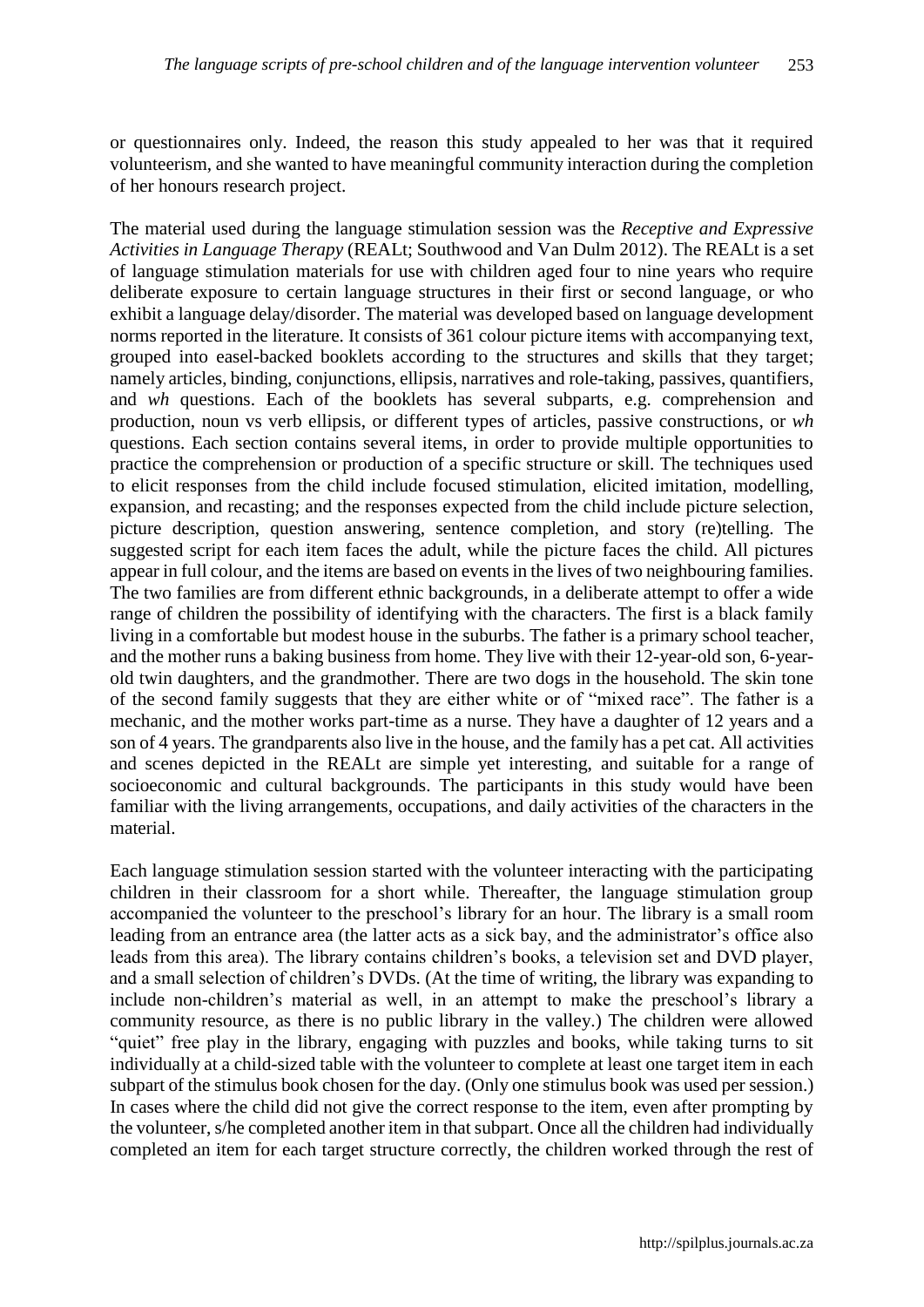the items in the stimulus book together. Here, the children were encouraged, and able, to help each other with the responses. During this time, the classroom group received no purposive language stimulation other than that usually received during classroom interaction.

It was expected that the language stimulation group would show improved language skills after the period of six months, and that the classroom group would show no such improvement, other than what could be expected due to natural maturation. The results obtained are summarised below.

The raw scores, domain scaled scores, and percentile ranks obtained on the syntax, pragmatics, and semantics sections of the DELV indicated that deliberate language stimulation seemed to have a positive effect on language development. We report on percentile ranks, which indicate the percentage of cases that are at or below a particular score. A percentile rank of less than 16 (16 being indicative of a score that is higher than that of 15% of the population and lower than that of 84% of the population) indicates that the child is "at risk", and that intervention should be considered. We also report on standardised scores. These are converted scores, where 100 is the average of the population, and 86 or higher is within normal limits, irrespective of the age of the child who took the test. The standardised score allows one to compare the relative performance of children of different ages, and it thus also allows one to compare the same child at different times of testing, which is what we did in this study.

For the language stimulation group, the average percentile rank changed from 4.8 prestimulation to 21.8 post-stimulation for syntax; from 26.9 to 25.8 for pragmatics; and from 15.6 to 16.8 for semantics. For the syntax section, all five participants' percentile ranks increased, with three of the ranks being 16 or higher (16+) post-stimulation compared to one prestimulation. For the pragmatics section, one participant's percentile rank increased, and two decreased. Pre-stimulation and post-stimulation, the same three participants had percentile ranks of 16+ for the pragmatics section. For the semantics section, two participants had percentile ranks of 16+ pre-stimulation, and an additional two (so four of the five participants) post-stimulation. For the test as a whole (all three sections considered together), the average percentile rank was 9.6 pre-stimulation, and 15.4 post-stimulation (the latter thus almost indicative of language skills within normal limits). One child had a percentile rank of 16 prestimulation, and that one was also the only child who had a post-stimulation percentile rank of 16+. In general, then, the language stimulation group appeared to make gains in the domains of syntax and semantics over the period of six months of language stimulation, but still only one of them had a "not at risk" post-stimulation percentile rank for the language test as a whole. This is confirmed by the standardised scores for the test as a whole: The pre-stimulation scores for this group were 68, 71, 76, 77, and 93; and the post-stimulation scores (presented in the same child-order) were 79, 79, 80, 83, and 95. Thus, only one child scored within normal limits (86+), both pre-stimulation and post-stimulation.

To this, one should add the positive reports received from the volunteer and the classroom teacher: Development in the language stimulation group was noticeable over the course of the six months. The children visibly gained familiarity with the content of most of the REALt booklets, especially with *wh* questions and articles. (Other areas, such as quantifiers and conjunctions, remained problematic, though.) They also became noticeably more confident in their interaction with the volunteer. The teacher found this significant, as the children generally lack self-confidence and become withdrawn when requested to interact verbally in a structured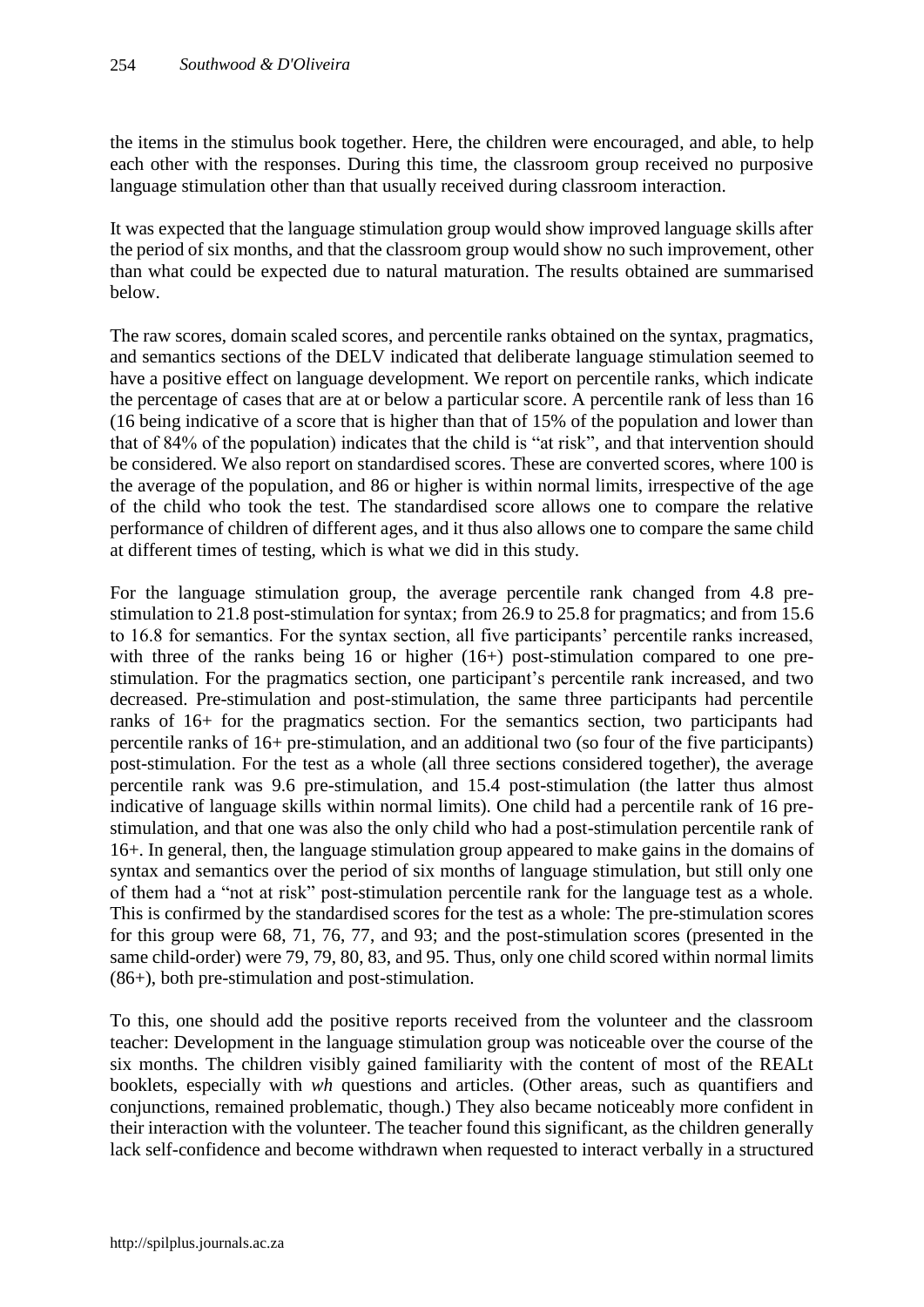setting with outsiders from the community. This group of children also demonstrated increased positive risk-taking during their interaction with the volunteer; in the sense that over time they ventured answers and made guesses about items, which they were not prepared to do at the start of the language stimulation period. The teacher also noticed that the members of the language stimulation group used vocabulary items to which she had not introduced them, and asked more questions than the classroom group. We now turn to the results of the classroom group, before pointing out why the results of the language stimulation group, whilst sounding positive, were still disappointing.

The classroom group showed results on language testing similar to those of the language stimulation group. Their average percentile rank increased from 6.3 pre-stimulation to 11.3 post-stimulation for syntax; from 11.7 to 12.6 for pragmatics; and from 25.0 to 26.7 for semantics. For the syntax section, four of the seven participants' percentile ranks increased and one decreased, with the number of participants with a rank of 16+ increasing from one prestimulation to four post-stimulation. For the pragmatics section, one participant's percentile rank increased and four participants' decreased, with two of the ranks being 16+ poststimulation compared to one pre-stimulation. Regarding the semantics section, six participants had percentile ranks of 16+ pre-stimulation, but one of these then had a percentile rank of less than 16 post-stimulation, rendering only five 16+ percentile ranks after the six-month period. For the test as a whole, the average pre-stimulation percentile rank of 9.1 increased to 13.0 poststimulation. One of the seven children had a percentile rank of 16 pre-stimulation, and two (that child and one with a pre-stimulation rank of 9) had a post-stimulation percentile rank of 16+. Regarding standardised scores for the test as a whole, the children obtained pre-stimulation scores of 73, 76, 76, 79, 80, 82, and 88, respectively; and post-stimulation scores of 74, 73, 76, 64, 88, 79, and 98. As was the case for the language stimulation group, only one child had a pre-stimulation composite score that fell within normal limits, and this was the only child in the group of seven who also had such a score post-stimulation. Overall, the classroom group could be said to have made gains in the domains of syntax, pragmatics, and semantics (whereas this could only be said for syntax and semantics in the case of the language stimulation group); but still only two of the group of seven had a "not at risk" percentile rank for the language test as a whole.

When considering the above language test performances, the results were disappointing in two ways. Firstly, both groups made gains, but the scores of the language stimulation group were not noticeably higher than those of the classroom group. A Mann-Whitney U Test indicated no statistically significant difference between the two groups on any of the measures (i.e. each section separately, or all sections combined), with  $p > 0.05$  in each case. Secondly, also when considering each group separately, the gains that they made from pre-stimulation to poststimulation were not statistically significant; again, *p* > 0.05 for each section separately, and for all sections combined. Whereas qualitative gains were reported for the language stimulation group by the volunteer and by their teacher, these gains could not be confirmed quantitatively. These results are even more surprising when one considers that many of the DELV targets are focused on in the REALt.

# **3. Reasons for the lack of quantitatively significant gains in language test scores**

In this section, we consider why the only real gains to report after the six-month-long language stimulation programme in the low-SES community described above, namely those reported by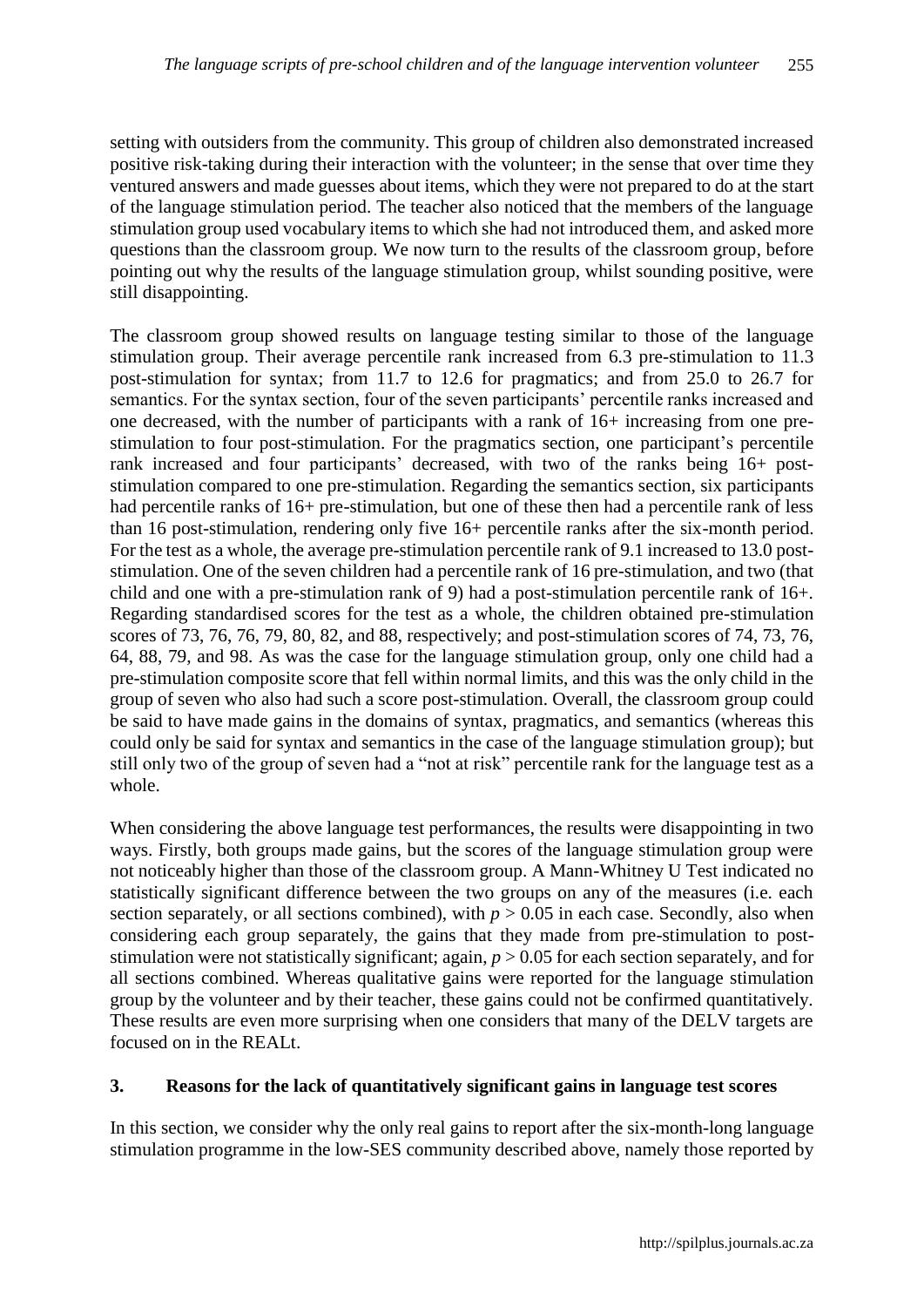the volunteer and the teacher, (i) are difficult to measure and (ii) could not be captured by the language assessment instrument.

The first reason could be the language assessment instrument used in this study. Whereas the DELV is purportedly culturally  $fair<sup>4</sup>$  and dialect-neutral<sup>5</sup>, and the reason for the lack of measurable gains can thus not be comfortably ascribed to the test instrument as such, the question arises as to whether standardised testing can yield reliable results with children from low-SES backgrounds. Is formal language testing, regardless of the instrument used, appropriate with children such as those who participated in the current study? There is published evidence that standardised vocabulary testing is biased against children from low-SES backgrounds (cf. e.g. Horton-Ikard and Ellis Weismer 2007), potentially misdiagnosing them as language impaired when they demonstrate typical language-learning abilities. Reports of such bias could however not be traced in the case of the assessment of syntactic, pragmatic, or semantic abilities; and therefore inappropriate assessment practices are probably not to blame for the lack of measurable gains observed in the current study. Generally, researchers call for children to be compared to peers in their speech community rather than to children from vastly different linguistic, cultural, and SES backgrounds. In this study, the children were compared to classmates who lived in their isolated community and to themselves, and thus the issue of unfair comparison does not arise.

The second possible reason for the lack of statistically significant gains could lie with the language stimulation material, or the manner in which it was implemented in the current study. According to the developers, care was taken during the development of the REALt to keep the visual material and depicted scenarios relevant to the lives of children from across the SES range, so inappropriate language stimulation items per se are not apparent causes for the lack of measurable language development in the participating children. The question arises as to whether the children would have shown significant improvement over a longer period of time. In this study, language stimulation took place once a week over a period of six months. Would the study have yielded more significant results had it been conducted over a longer period, offering the participants an increased amount of language stimulation and more individualised attention? If the programme were to be presented over a more extended period, its

 $\overline{a}$ 

<sup>4</sup> Whereas we acknowledge that no test can be said to be absolutely culturally fair, not even towards each child member of the culture for which it was designed, about 75% of the characters in the pictures are of colour (like the participants are). These characters perform simple, everyday activities like eating sandwiches and apples for lunch, walking their dogs, driving cars, and getting dressed; activities with which the participants would have been familiar.

<sup>&</sup>lt;sup>5</sup> By the term "dialect-neutral", we mean that the test takes into account the syntactic, morphological, lexical, and phonological differences between dialects of Afrikaans (e.g. between so-called "Standard Afrikaans" and Kaaps), and does not discriminate against child speakers who provide a response that would be ungrammatical in Standard Afrikaans, yet grammatical in their dialect of Afrikaans. That said, when one considers Bernstein's (1964) distinction between elaborated and restricted codes, no test can be said to be 100% sociolect-neutral. According to Bernstein (1964:66-67), children from some working-class homes can be expected to possess only a restricted code (i.e. a code in which it is highly predictable what syntax and vocabulary will be used within a given social context), whereas middle-class children have access to both a restricted and an elaborated code (where the choice of syntax and vocabulary of the latter code is not as predictable). Any test that assesses syntactic knowledge is thus at risk of discriminating against speakers of a sociolect mostly spoken by children from homes with low SES. Bernstein (1964:67) claims that "as a child progresses through a school it becomes critical for him to possess, or at least to be oriented toward, an elaborated code if he is to succeed". With that in mind, it appears reasonable to ascertain whether any child (also those from low-SES backgrounds) possesses the language skills typically associated with an elaborated code.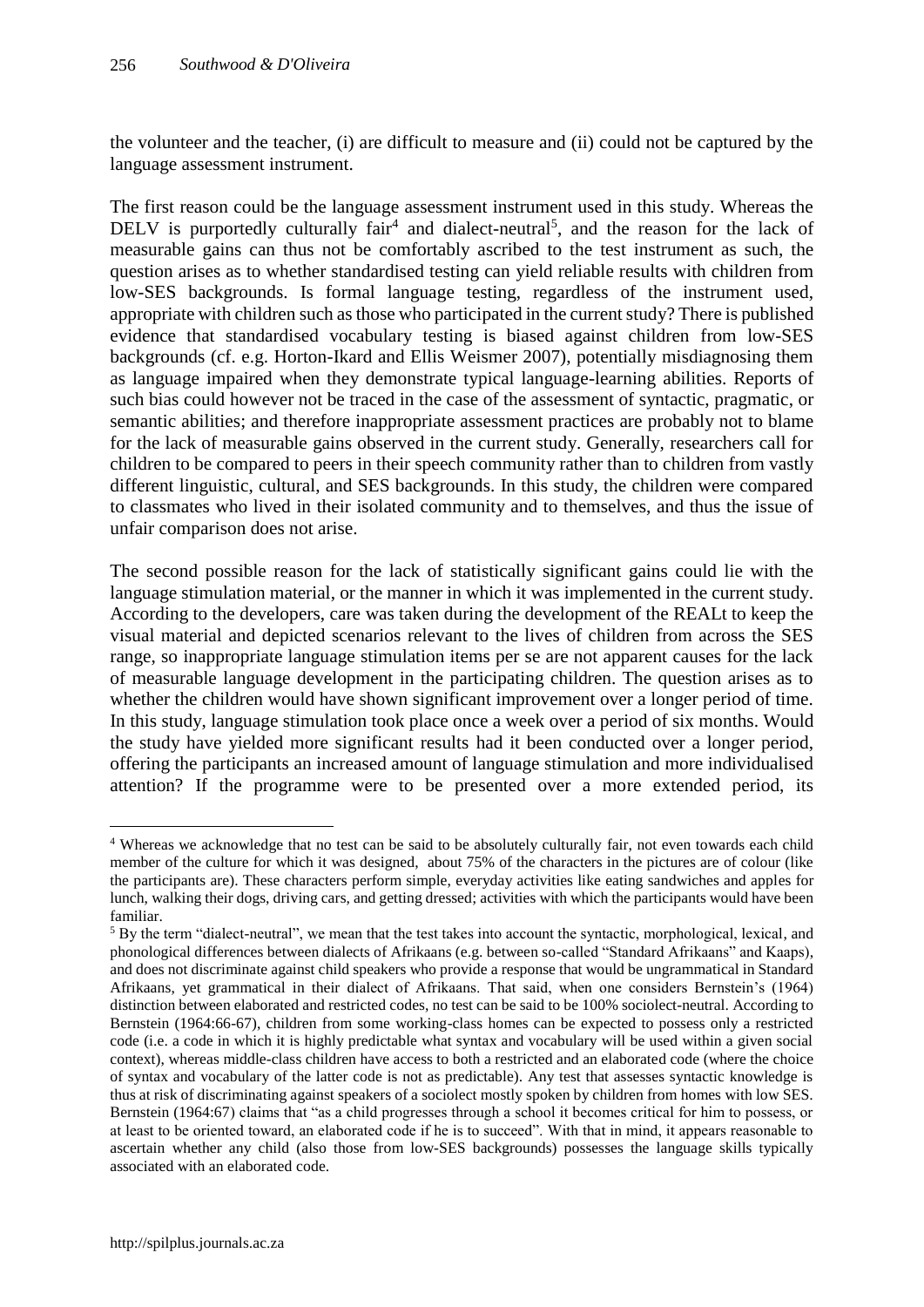implementation as part of the classroom activities should be considered, so that the teacher rather than a volunteer can act as language facilitator. A pull-out model such as the one used in the current study, where a group of children are taken out of their classroom for deliberate language stimulation on a weekly basis, could possibly be replaced by one which offers more purposive language stimulation in their immediate environment (at home and during school hours), employing teachers and parents as facilitators.

A third possible reason for the lack of measurable gains could pertain to the characteristics of the volunteer compared to those of the community in which she was working. Several aspects of this possibility are considered below.

#### **4. Does the problem lie with a mismatch between the volunteer and the community?**

It is worth considering whether there were mismatches between the volunteer and the community that could have influenced the success of the language stimulation programme. The following characteristics are viewed as **not** likely to have contributed to the lack of statistically significant gains in language skills on the part of the children in the language stimulation group:

- (i) The age of the volunteer. She was a postgraduate student of an age similar to that of the preschool's principal (who taught one of the classes at the school). The children would thus have been used to a person of the volunteer's age working at their preschool.
- (ii) The gender of the volunteer. She was female, which, at least according to studies done in the United States of America, increases the odds of being a formal volunteer by over 50% relative to being male (Foster-Bey 2008; cf. also Wymer, Riecken and Yavas 1996). The children at the preschool are used to female adults interacting with them during school hours: All the teachers, the administrator, the parents who perform duties at the school in lieu of paying their children's fees, and the other volunteers that visit the school are also female. Indeed, this volunteer environment is one typically favoured by females over males. Consider in this regard the findings of Wymer's (2010) study: Female volunteers prefer to serve (i) in organisations dedicated to helping the needy, where they can work closely with young children, and/or which emphasise community building; and/or (ii) in volunteer roles which allow them "to develop relational ties with others" (Wymer 2010:14).
- (iii) The racial background of the volunteer. As stated above, the volunteer was of coloured descent, and as such she would not have seemed like an outsider to the predominantly coloured community in which the preschool is located.
- (iv) The language of the volunteer. She was a bilingual speaker of English and Afrikaans. Although she was familiar with the dialect of Afrikaans spoken in the community, she was not a mother tongue speaker thereof. This might have made the children cautious of interacting with her initially, but, as stated above, she reported that they gained confidence in their interactions with her as time progressed.

One characteristic in which there was a vast mismatch between the volunteer and the preschool community is SES. The children live in a community in which the only primary school is classified as a national quintile 1 school. The national quintile is an instrument used by the South African Department of Basic Education to measure the SES of the community in which a school is situated. This is a pro-poor poverty measure used to determine (i) the amount of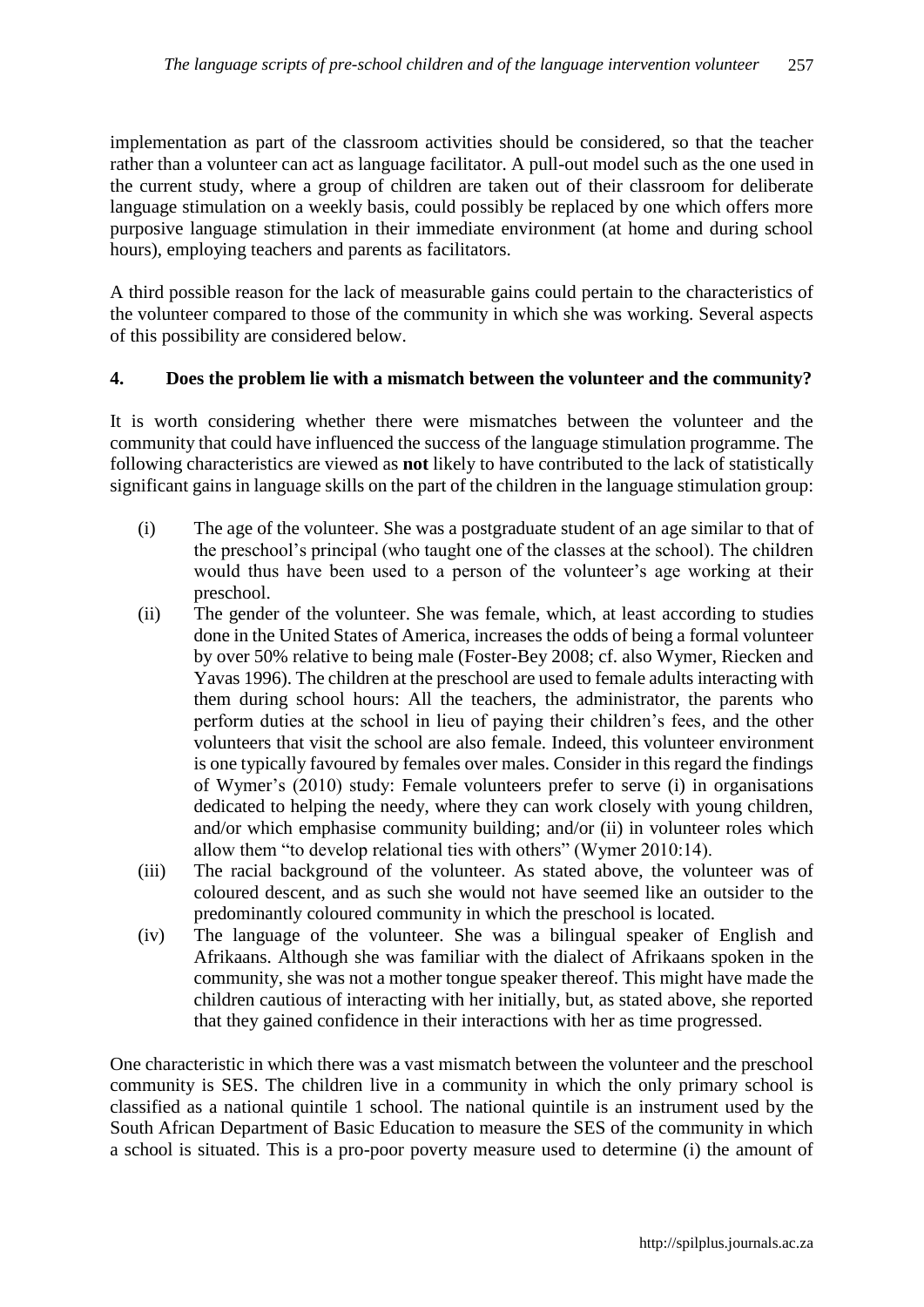government funding given to a school and (ii) which schools may charge school fees. A national quintile of 1 is the lowest possible SES, and national quintile 1 schools are fee-free. By contrast, the volunteer comes from a privileged background, when considering the determinants of SES listed by Zappalà and Burrell (2001), namely achievement in education, occupational status, and income and wealth. Although an honours student at the time of the study, the volunteer was not a "typical student", in the sense that she had previously lived and studied abroad and was interrupting her professional career to obtain a postgraduate qualification. As concluded by Zappalà and Burrell (2001:6) upon a review of studies on volunteerism and volunteer commitment, "the findings on socioeconomic status have tended to reinforce the traditional view of volunteering (especially in community services) as a primarily middle-class activity". This holds true for the volunteers who regularly visit the preschool. Like the volunteer in the current study, they are middle-class. Whereas no studies on the impact of a mismatch in SES on the success of volunteerism could be traced, the question arises as to whether such a mismatch is more important in the context of a language stimulation programme than in other contexts.

The reason that a language stimulation programme might be more vulnerable than other programmes to influence by a mismatch in SES pertains to the differences between low- and high-SES communities in childrearing practices and manners of orally interacting with children, which lead to different language outcomes in children. As argued by Tough (1982:6, in reference to the results of her 1977 study), "the children of parents with educational advantage more frequently used language to analyse and reflect on present and past experiences, to reason and justify, to predict and consider alternative possibilities, to talk about events in the future, to project into the lives and feelings of others, and to build up scenes, events and stories in the imagination". This is the type of language use the volunteer would have demonstrated as a child (having grown up in a household where the parents were well educated), and this might have been the type of language use that she would have assumed the children in the language stimulation group to be capable of. There might thus have been a mismatch between the children's employment of language and the volunteer's expectations of their employment of language, which could have led to her not providing enough scaffolding while presenting the items of the language stimulation material to them.

Furthermore, compared to parents in low-SES households, those from higher-SES backgrounds

- (i) use a more supportive interactional style in child-directed speech; amongst others, one that contains more questions asked for the purpose of eliciting conversation (cf.; Bee, Van Egeren, Streissguth, Nyman and Leckie 1969; Farran and Haskins 1980; Heath 1983; Hess and Shipman 1965; Hoff-Ginsberg 1991; Schachter 1979). This style has also been called "informative talk" (as opposed to "administrative talk", which mostly entails directives to children; Tizard, Cooperman, Joseph and Tizard 1972); and an "elaborated code", which is linked to democratic values (as opposed to a "restricted code", which is linked to authoritarianism; cf. Bernstein 1971). This results in parents in high-SES households generally talking *with* their children, whereas parents in low-SES households tend to talk *to* their children. Furthermore, parents in high-SES households provide greater incidences of affirmative feedback, whereas parents in low-SES households make more frequent use of prohibitions.
- (ii) direct a larger quantity of language at their child. Children from low-SES backgrounds tend to have fewer social exchanges, which results in limited exposure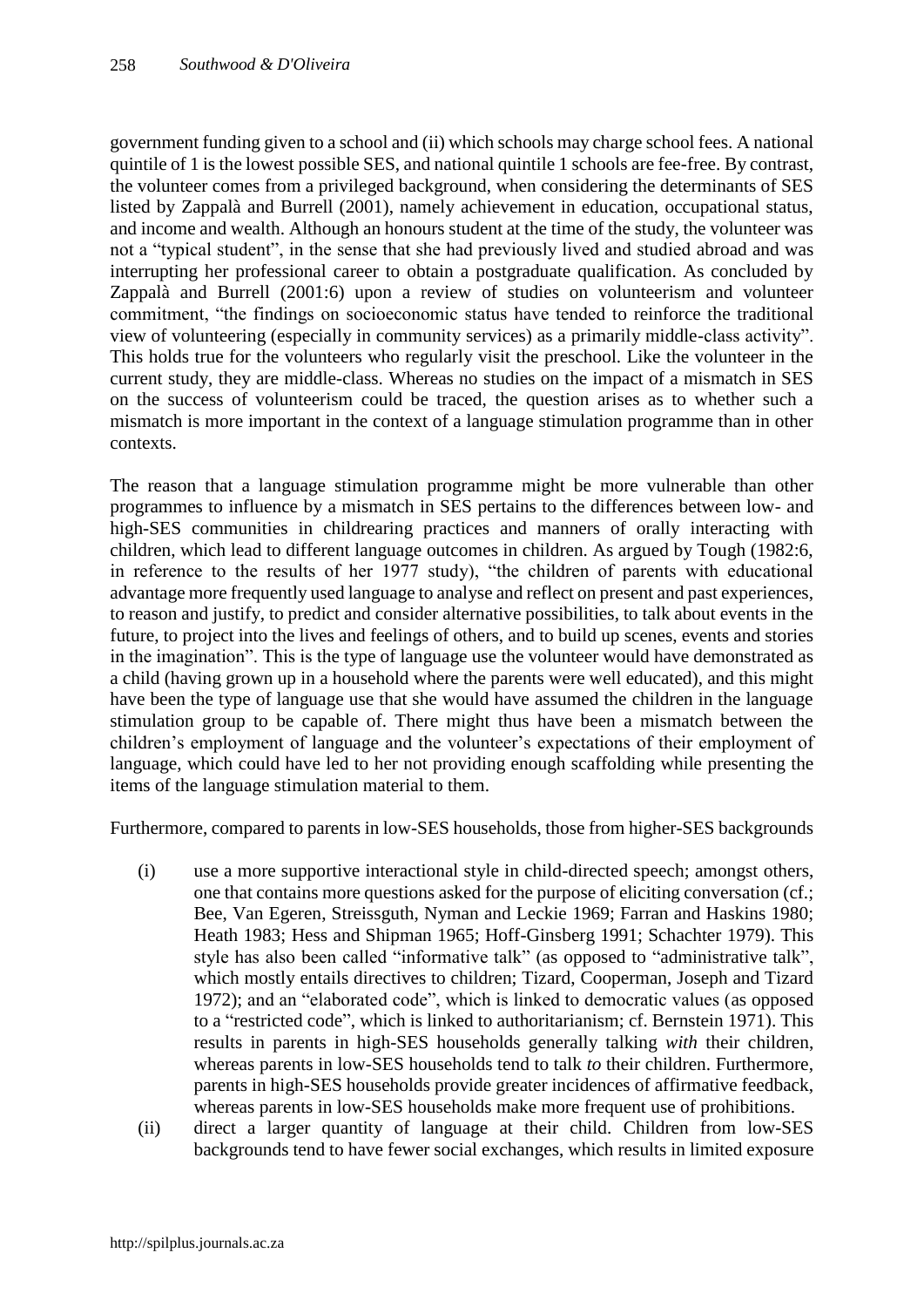in their home environment. Specifically, parents in low-SES households do not regularly talk to their child about objects in the immediate environment in an interactive manner (Villanueva 2007:25). Children with low SES also have limited exposure outside of their immediate environment. For example, low-SES households usually cannot afford outings to play parks, speciality shops, museums, and the like. This limits the number of contexts in which children from low-SES backgrounds are spoken to, and thus also the type of vocabulary items to which these children are exposed. Parents from high-SES backgrounds, by contrast, not only tend to use more words and a greater variety thereof, but also tend to use longer sentences (Hart and Risley 1992).

(iii) typically spend more time playing with and talking to their children, which in turn has been shown to positively affect language development in their children (Hoff-Ginsberg 1991:783).

It could thus have been that the volunteer's spoken language interaction with the children was foreign to them, in the sense that her middle-class manner of speaking differed significantly from what they had been exposed to in their homes, and that this left them without a script. According to Nelson (1986), scripts are generalised representations of familiar events or routines, which are organised around a temporal-causal sequence of acts. Children can have scripts for a number of events (such as attending birthday parties or visiting a supermarket) and routines (e.g. meal or bath time, or greeting parents when they return from work). A script entails an ordered sequence of events, required components, and possible variables. For instance, a book-reading script for a pre-schooler may entail knowledge of the order of events (the child fetches the book, hands it to the adult, and sits down next to the adult; the adult reads the title of the book and then turns to the first page, etc.), of the required components (child, adult, book, place to sit) and of the variable aspects (the adult could be the father, mother, older sibling or grandparent; it will not always be the same book that is read in the same place). It could be that the children in this study did not have a script for the language stimulation context created by the volunteer, and that this increased their cognitive load to such an extent that they could not focus on the language targets presented to them (Ellis Weissmer 2000; cf. also Constable 1986; McCormick 1997).

In short, based on the above, we propose that one likely reason for the lack of significant gains in language development despite regular language stimulation by a dedicated volunteer could be that the strategies that the volunteer employed as a middle-class female during conversation with the low-SES-situated children were unfamiliar to them to such an extent that they were unable to fully access the content of what she was saying. Given the lack of traceable studies on mismatches in SES between child-language-related volunteers and the communities in which they render their services, this appears to be a possibility that invites further investigation.

# **5. Concluding remarks: Lessons learnt from this study**

This paper considers the apparent failure of early language intervention to achieve its goal, namely to develop the language skills of linguistically under-prepared children to such an extent that they will have a fair chance at participating in classroom discourse. It could be that 18 hours of language stimulation were not sufficient to make a significant difference to the language skills of children from low-SES backgrounds, and that more time would have resulted in more positive results. Alternatively, the pull-out model used during the implementation of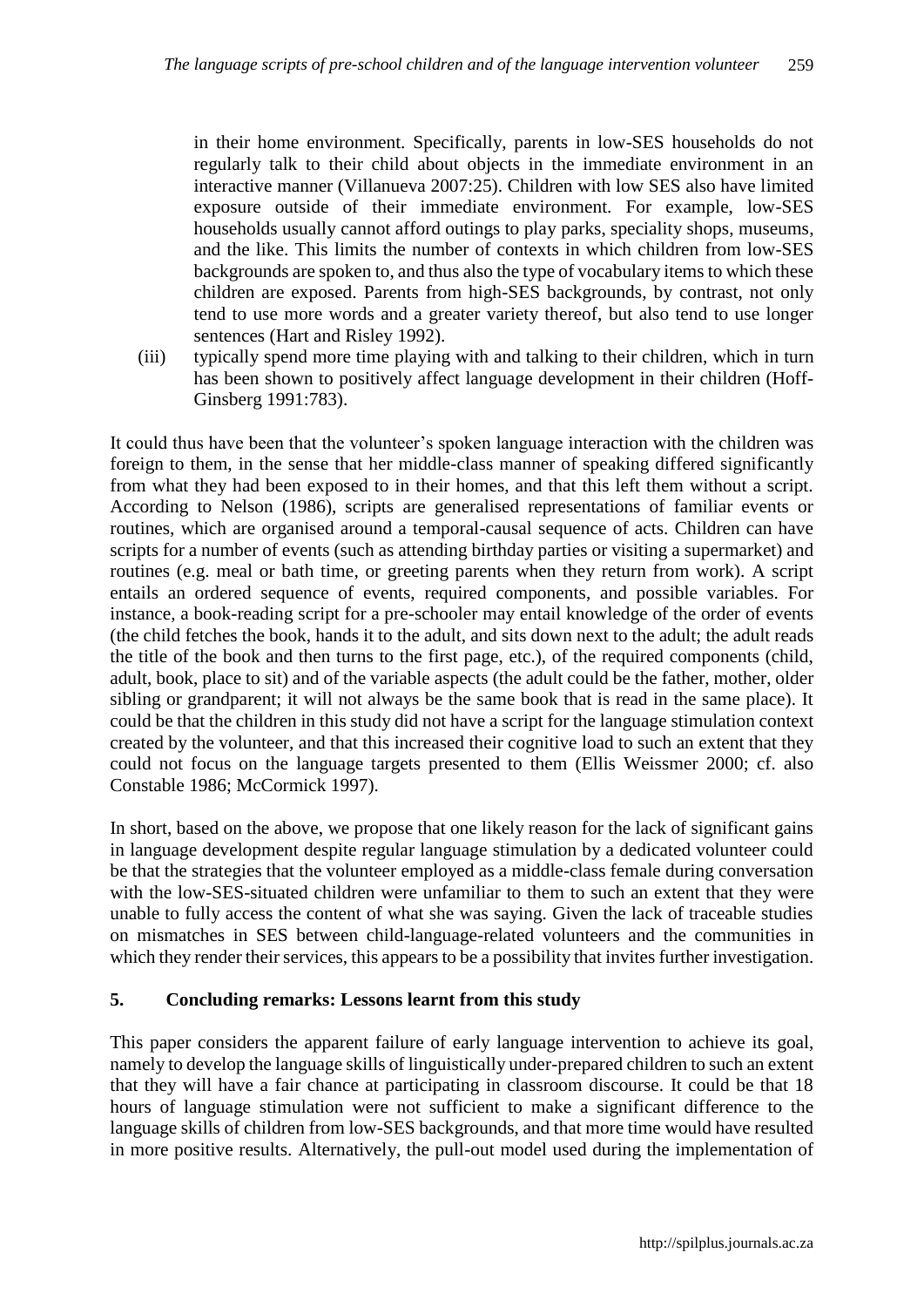the language stimulation programme might be unsuitable for a low-SES context in which prolonged language stimulation might be required. An under-researched area is that of SES mismatch between volunteers and the children with whom they are working. It could be that such a mismatch results in the use of discourse strategies by the volunteer that are sufficiently foreign to the children so as to prevent them from benefitting from the content of the language stimulation delivered to them. This possibility requires systematic investigation. The majority of volunteers are from middle-class backgrounds. If they are not the most suitable persons to provide the early language intervention that children from low-SES backgrounds need to improve their language skills, then suitable alternatives need to be considered; for without sufficiently developed language skills, the children might not be able to benefit maximally from the school curriculum, have the prerequisites for developing literacy skills, and participate with ease in classroom discourse.

# **References**

Astone, N.M. and S.S. McLanahan. 1991. Family structure, parental practices and high school completion. *American Sociological Review* 6: 309-320.

Bee, H.L., L.F. Van Egeren, A.P. Streissguth, B.A. Nyman and M.A. Leckie. 1969. Social class differences in maternal teaching strategies and speech patterns. *Developmental Psychology* 1: 726-734.

Bernstein, B. 1964. Elaborated and restricted codes: Their social origins and some consequences. *American Anthropologist* 66(6:2): 55-69.

Bernstein, B. 1971. *Class, codes and control* (vol. 1). London: Routledge & Kegan Paul.

Catts, H., M. Fey, B. Tomblin and X. Zhang. 2002. A longitudinal investigation of reading outcomes in children with language impairments. *Journal of Speech, Language, and Hearing Research* 45: 1142-1157.

Constable, C. 1986. The application of scripts in the organization of language intervention contexts. In K. Nelson (ed.) *Event knowledge: Structure and function in development*. Hillsdale, NJ: Lawrence Erlbaum Associates. pp. 205-230.

Crozier, G. 1999. Is it a case of "We know when we're not wanted"? The parents' perspective on parent-teacher roles and relationships. *Educational Research* 41(3): 315-328.

Cunningham, A.E. and K.E. Stanovich. 1997. Early reading acquisition and its relation to reading experience and ability 10 years later. *Developmental Psychology* 33: 934-45.

Ellis Weissmer, S. 2000. Intervention for children with developmental language delay. In B.M Bishop and L.B. Leonard (eds.) *Speech and language impairments in children: Causes, characteristics, intervention and outcome.* Hove: Psychology Press Ltd. pp. 157-176.

Farran, D.C. and R. Haskins. 1980. Reciprocal influence in the social interactions of mothers and three-year-old children from different socioeconomic backgrounds. *Child Development* 51: 780-791.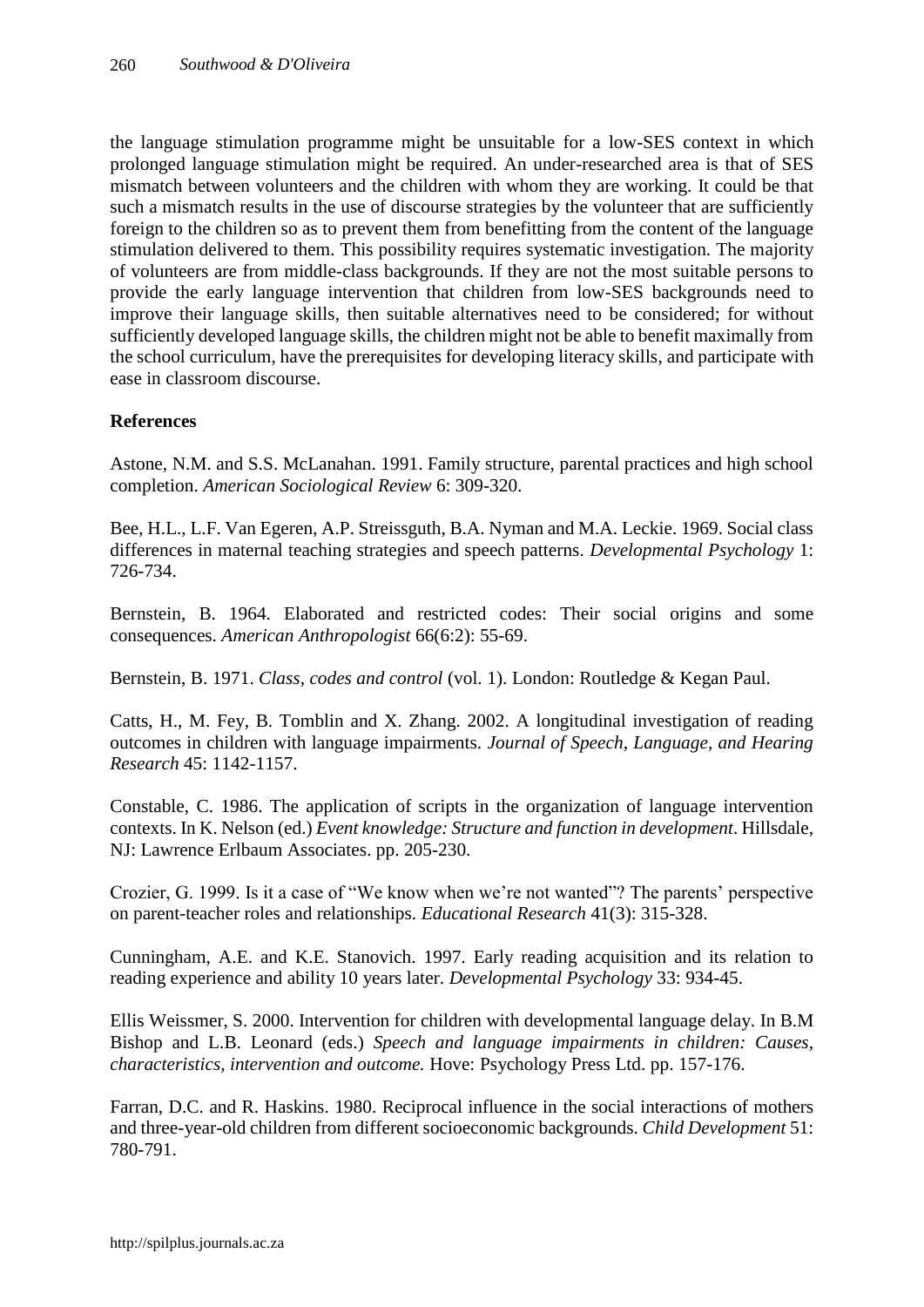Foster-Bey, J. 2008. Do race, ethnicity, citizenship and socio-economic status determine civicengagement? *The Center for Information & Research on Civic Learning & Engagement Working Paper* 62.

Hart, B. and T.R. Risley. 1992. American parenting of language-learning children: Persisting differences in family-child interactions observed in natural home environments. *Developmental Psychology* 28(6): 1096-1105.

Hart, B. and T.R. Risley. 1995. *Meaningful differences in the everyday experience of young American children*. Baltimore: Paul H. Brookes.

Heath, S.B. 1983. *Ways with words: Language, life, and work in communities and classrooms*. Cambridge: Cambridge University Press.

Hess, R.D. and V.C. Shipman. 1965. Early experience and the socialization of cognitive modes in children. *Child Development* 36: 869-886.

Hoff-Ginsberg, E. 1991. Mother-child conversation in different social classes and communicative settings. *Child Development* 62(4): 782-796.

Horton-Ikard, R. and S. Ellis Weismer. 2007. A preliminary examination of vocabulary and word learning in African American toddlers from middle and low socioeconomic status homes. *American Journal of Speech-Language Pathology* 16: 381-392.

Klop, D. and S.K. Tuomi. 2007. The persistence of language disorders in a group of disadvantaged Grade 3 learners. *The South African Journal of Communication Disorders* 54: 59-66.

Knudsen, E.I., J.J. Heckman, L.J. Cameron and J.P. Shonkoff. 2006. Economic, neurobiological, and behavioral perspectives on building America's future workforce. *Proceedings of the National Academy of Sciences* 103: 10155-10162.

McCormick, L. 1997. Language intervention and support. In L. McCormick, D. Frome Loeb and R. Stiefelbusch (eds.) *Supporting children with communication difficulties in inclusive settings: School-based language intervention.* Needham Heights, MA: Allyn & Bacon. pp. 257- 306.

Muijs, D., A. Harris, C. Chapman, L. Stoll and J. Russ. 2009. Improving schools in socioeconomically disadvantaged areas – A review of research evidence. *School Effectiveness and School Improvement* 15: 149-175.

Mullis, I.V.S., M.O. Martin, P. Foy, and K.T. Drucker. 2012. *PIRLS 2011 International Results in Reading*. Chestnut Hill, MA: TIMSS & PIRLS International Study Center, Boston College.

Murnane, R.J. 2007. Improving the education of children living in poverty. *The Future of Children* 17(2): 161-182.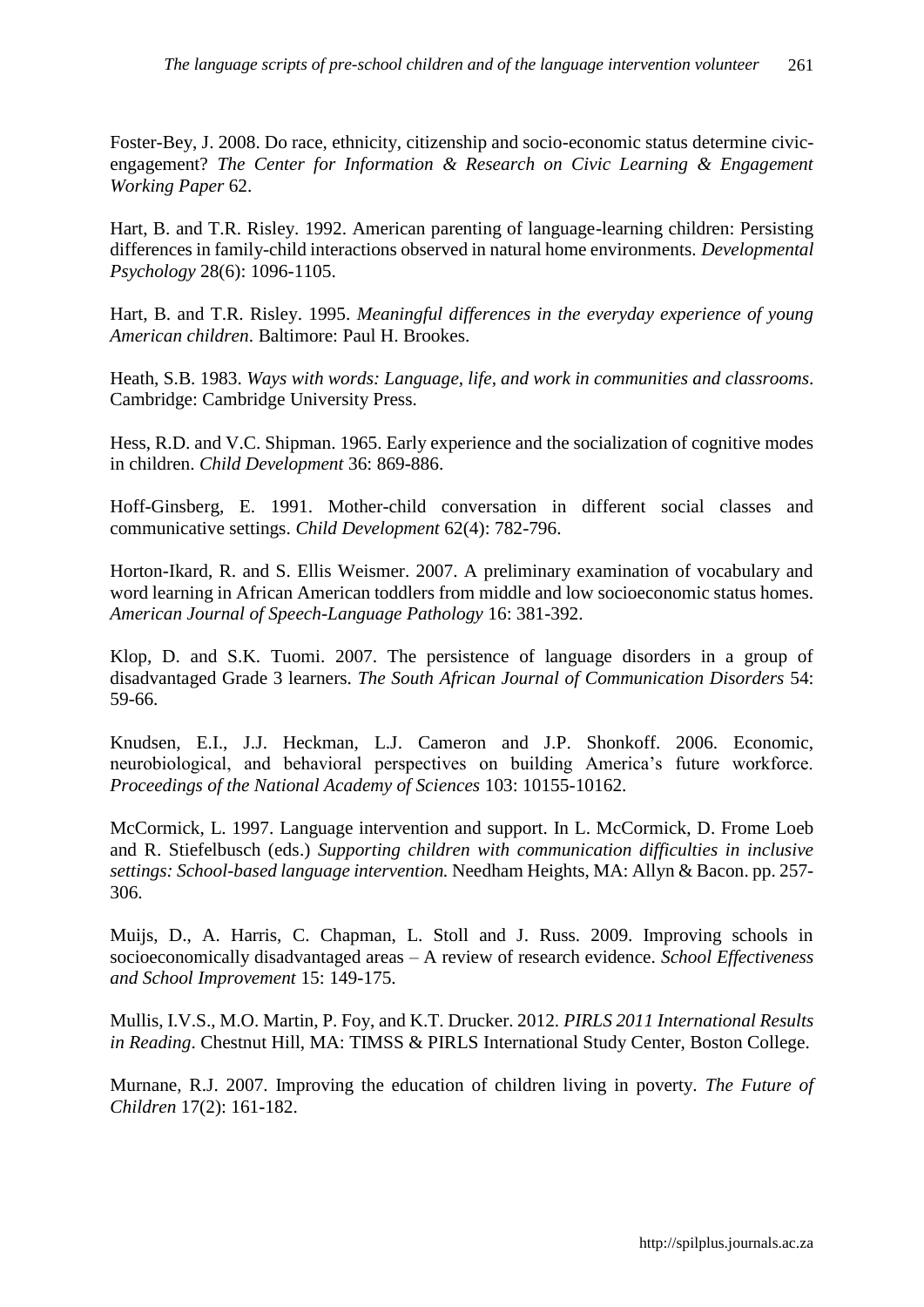Nelson, K. 1986. *Event knowledge: Structure and function in development*. Hillsdale, NJ: Lawrence Erlbaum Associates.

Raizada, R.D.S., T.L. Richards, A. Meltzoff and P.K. Kuhl. 2008. Socioeconomic status predicts hemispheric specialisation of the left inferior frontal gyrus in young children. *NeuroImage* 40: 1392-1401.

Reilly, S., B. Tomblin, J. Law, C. McKean, F.K. Mensah, A. Morgan, S. Goldfeld, J.M. Nicholson and M. Wake. 2014. Specific language impairment: a convenient label for whom? *International Journal of Language and Communication Disorders* 49: 416-434.

Roy, P., S. Chiat and B. Dodd. 2014. *Language and socioeconomic disadvantage: From research to practice*. London, UK: City University London.

Scarborough, H.S. 2001. Connecting early language and literacy to later reading (dis)abilities: Evidence, theory and practice. In S.B. Neuman and D.K. Dickinson (eds.) *Handbook of early literacy research* (vol. 1). New York: Guilford Press. pp. 97-110.

Schachter, F.F. 1979. *Everyday mother talk to toddlers: Early intervention*. New York: Academic Press.

Seymour, H.N., T. Roeper and J.G. de Villiers. 2005. *Diagnostic Evaluation of Language Variation – Norm-Referenced*. San Antonio, TX: Pearson.

Seymour, H.N. and B. Zurer Pearson. 2004. Steps in designing and implementing an innovative assessment instrument. *Seminars in Speech and Language* 25(1): 27-31.

Snow, C.E., M.S. Burns and P. Griffin. 1998. *Preventing reading difficulties in young children*. Washington, DC: National Academy Press.

Snowling, M.J. and C. Hulme. 2012. Interventions for children's language and literacy difficulties. *International Journal of Language & Communication Disorders* 47(1): 27-34.

Southwood, F. and O. Van Dulm. 2012. *The Receptive and Expressive Activities for Language Therapy.* Johannesburg: JvR Psychometrics.

Tizard, B., O. Cooperman, A. Joseph and J. Tizard. 1972. Environmental effects on language development: A study of young children in long-stay residential nurseries. *Child Development*  43: 337-358.

Tough, J. 1977. *The development of meaning.* London: Allen and Unwin.

Tough, J. 1982. Language, poverty and disadvantage in school. In L. Feagans and D.C. Farran (eds.) *The language of children reared in poverty.* New York and London: Academic Press. pp. 3-18.

U.S. Department of Health and Human Services, Administration for Children and Families. January 2010. *Head Start impact study. Final report*. Washington, DC.